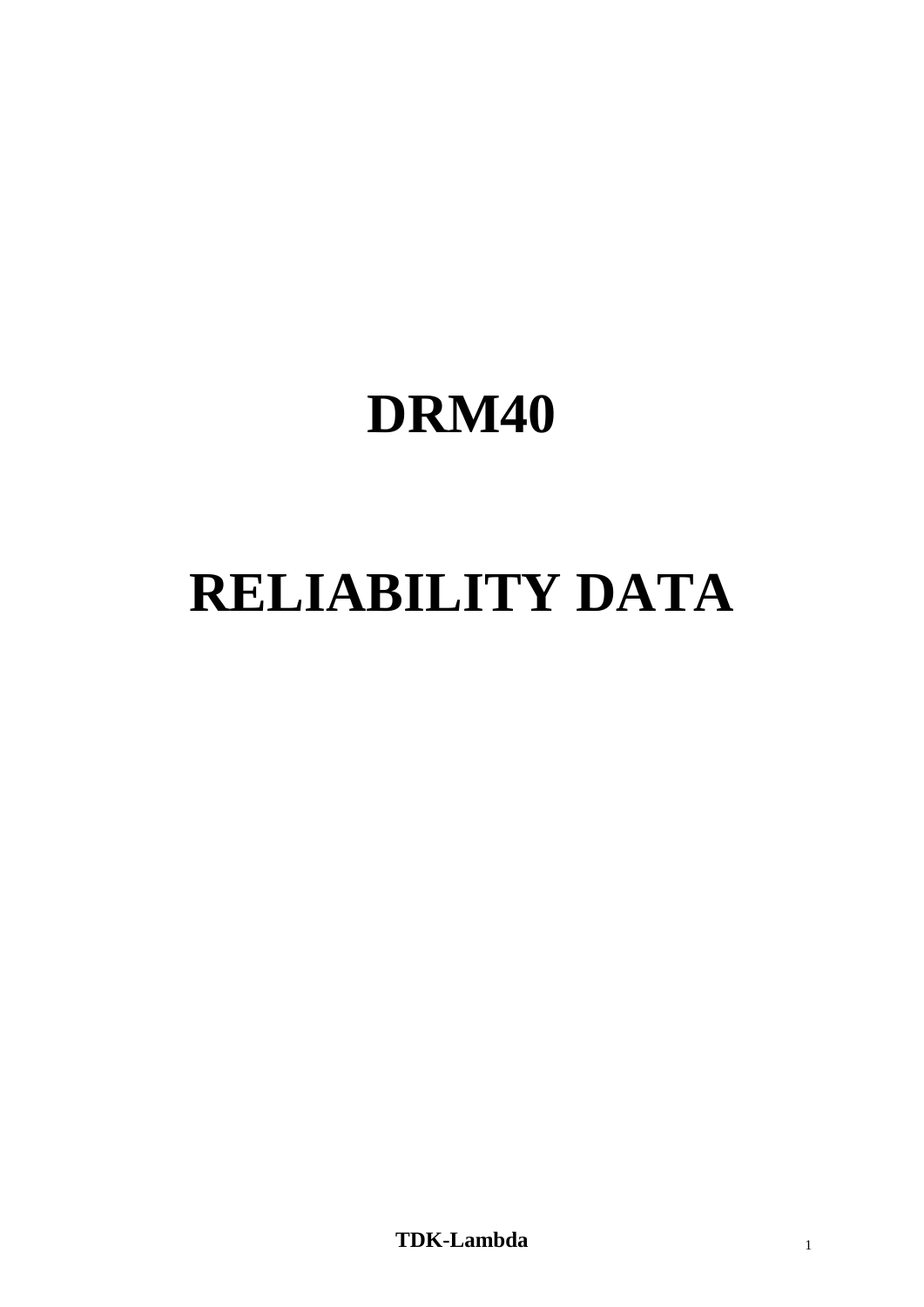# **INDEX**

\* Test results are typical data. Nevertheless the following results are considered to be reference data because all units have nearly the same characteristics.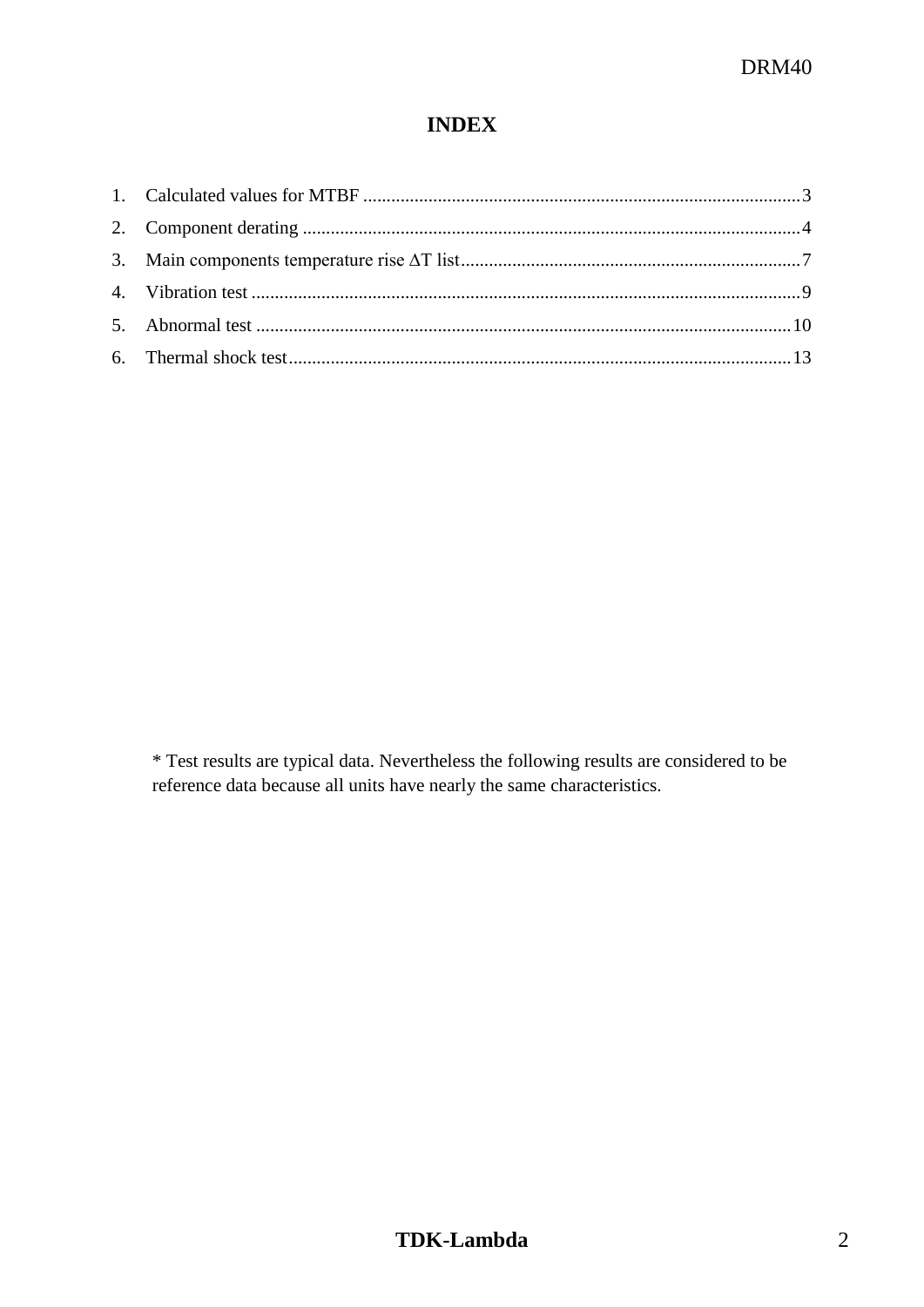#### <span id="page-2-0"></span>**1. Calculated values for MTBF**

#### **MODEL : DRM40**

#### **(1) Calculating Method**

Calculated based on parts stress reliability projection of Tellcordia (\*1). Individual failure rate lss is calculated by the electric stress and temperature rise of each device.

\*1 : Tellcordia (Bellcore) "Reliability Prediction Procedure for Electronic Equipment". (Document number TR-332, Issue 5)

MTBF=
$$
\frac{1}{\lambda_{\text{equiv}}}
$$
 =  $\frac{1}{\sum_{i=1}^{m} N_i \cdot \lambda_{\text{ssi}}}$  x10<sup>9</sup> (hours)

$$
\lambda_{\rm ssi}=\!\!\lambda_{\rm Gi}\!\cdot\!\pi_{\rm Qi}\!\cdot\!\pi_{\rm Si}\!\cdot\!\pi_{\rm Ti}
$$

Where :

| $\lambda$ equip       |                | Total equipment failure rate (FITs = Failures in $10^9$ hours). |
|-----------------------|----------------|-----------------------------------------------------------------|
| $\lambda_{\text{Gi}}$ | $\ddot{\cdot}$ | Generic failure rate for the ith device.                        |
| $\pi_{Qi}$            |                | Quality factor for the ith device.                              |
| $\pi$ si              | $\ddot{\cdot}$ | Stress factor for the ith device.                               |
| $\pi$ <sub>Ti</sub>   | $\ddot{\cdot}$ | Temperature factor for the ith device.                          |
| m                     |                | Number of different device types.                               |
| $N_i$                 |                | Quantity of ith device type.                                    |
| $\pi_E$               |                | Equipment environmental factor.                                 |

#### **(2) MTBF Values**

Conditions :

Input Voltage : 30Vdc Output Voltage & Current : 30Vdc, 40A (100%) Environmental Factor : GB(Ground, Benign) Mounting Method : Standard Mounting

**MTBF** (Ta=25°C)  $\approx$  **6,670,604 Hours**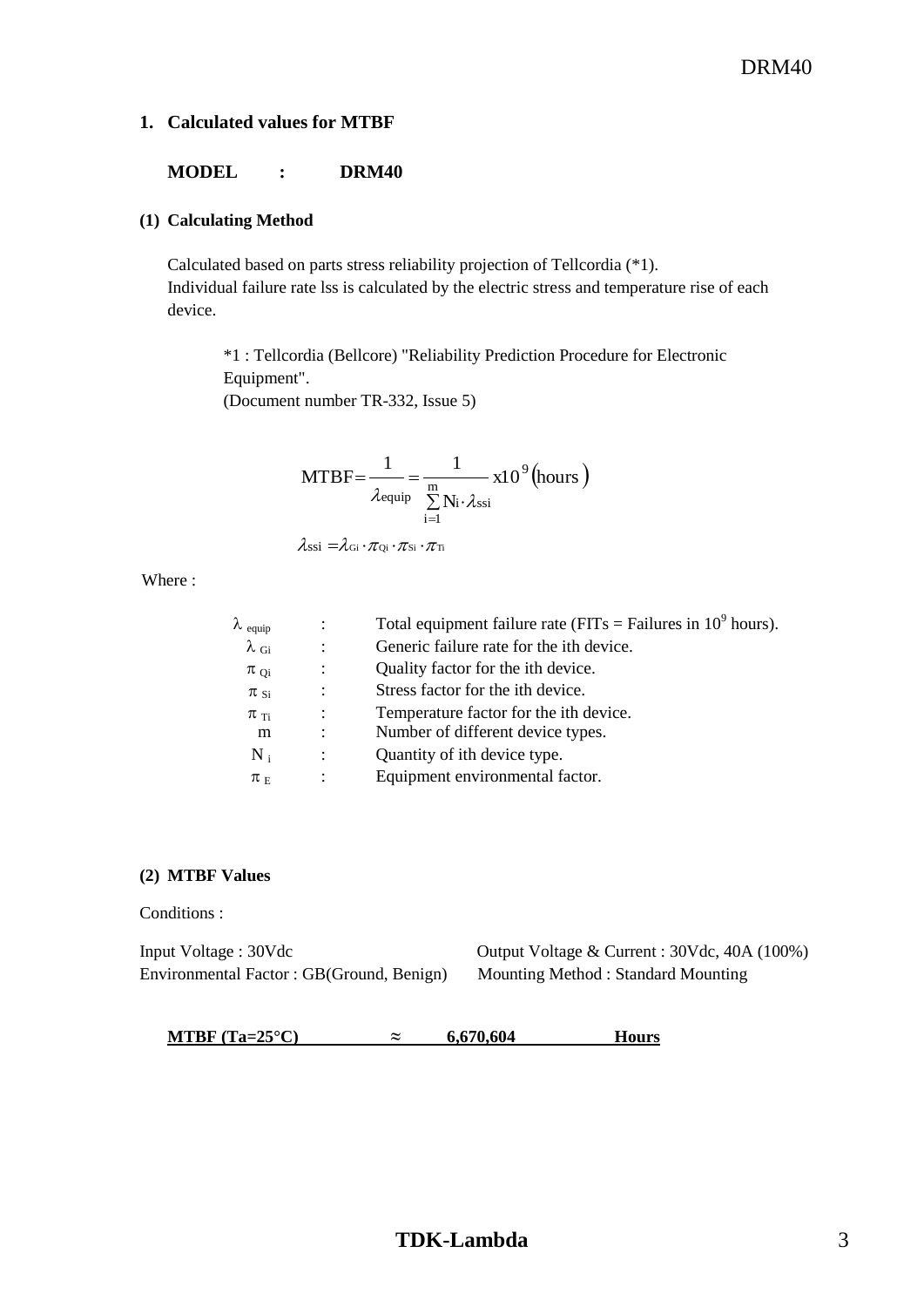#### <span id="page-3-0"></span>**2. Component derating**

#### **MODEL : DRM40**

#### **(1) Calculating Method**

(a) Measuring Conditions

| Input : $10VDC & 30VDC$                                             | Ambient Temperature: $70^{\circ}$ C |  |
|---------------------------------------------------------------------|-------------------------------------|--|
| Output: 10VDC & 30VDC, 40A(100%) Mounting Method: Standard mounting |                                     |  |

(b) Semiconductors

The derating is derived by comparing the junction temperature with the device maximum rating temperature The junction temperature is calculated based on case temperature, power dissipation and thermal impedance.

(c) ICs, Resistors, Capacitors, etc.

Ambient temperature, operating condition, power dissipation and so on are within derating criteria

(d) Calculating method of Thermal Impedance

$$
\theta_{j-c}=\frac{T_{j(\text{max})}-T_c}{P_{c(\text{max})}} \hspace{1cm} \theta_{j-a}=\frac{T_{j(\text{max})}-T_a}{P_{c(\text{max})}} \hspace{1cm} \theta_{j-1}=\frac{T_{j(\text{max})}-T_1}{P_{c(\text{max})}}
$$

Tc : Case temperature at start point of derating; 25°C in general

Ta : Ambient temperature at start point of derating ; 25°C in general

 $T_1$ : Lead temperature at start point of derating ; 25 $\degree$ C in general

Pc(max) : Maximum collector (channel) dissipation (Pch(max))

Tj(max) : Maximum junction (channel) temperature (Tch(max))

θ j-c : Thermal impedance between junction (channel) and case  $(\theta$ ch-c)

 $\theta$  j-a : Thermal impedance between junction (channel) and air

θ j-l : Thermal impedance between junction (channel) and lead

θ j-pin : Thermal impedance between junction (channel) and pin

## **TDK-Lambda** 4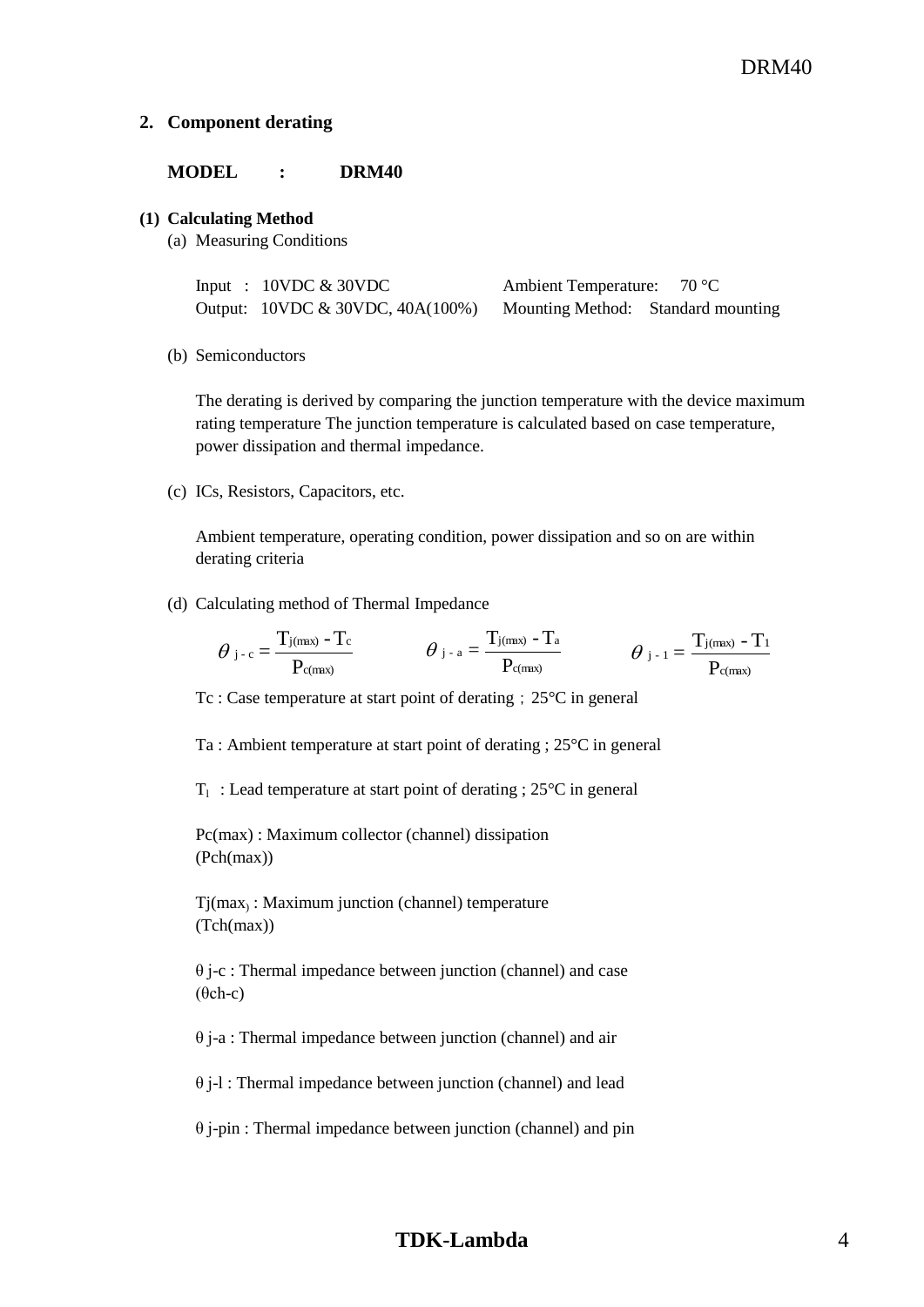# (2) Component Derating List

| (2) Component Derating List      |                                                                        |                                                 | DRM40                           |                  |
|----------------------------------|------------------------------------------------------------------------|-------------------------------------------------|---------------------------------|------------------|
|                                  |                                                                        |                                                 |                                 |                  |
| Location No.                     | $Vin = 10VDC$                                                          | $Load = 100\%$<br>$Ta = 70^{\circ}C$            |                                 |                  |
| Q2                               | $^{\circ}\mathrm{C}$<br>$Tmax =$<br>150                                | $\theta$ j-c = 0.93 °C/W                        | Pch(max)= $142$                 | W                |
| TPW4R008NH,L1Q                   | $Pd =$<br>0.465<br>W                                                   | $\Delta Tc = 41.2$ °C                           | Tc= $111.2$ °C                  |                  |
| <b>TOSHIBA</b>                   | $Tj = Tc + ((\theta j-c) \times Pd) = 111.63$ °C                       |                                                 |                                 |                  |
|                                  | $D.F. = 74.42\%$                                                       |                                                 |                                 |                  |
| Q <sub>4</sub><br>TPW4R008NH,L1Q | $\rm ^{\circ}C$<br>150<br>$T$ jmax =<br>$Pd = 0.465$<br>W              | $\theta$ j-c = 0.93 °C/W<br>$\Delta Tc = 42 °C$ | $Pc(max)=142$<br>$Tc = 112$     | W<br>$^{\circ}C$ |
| <b>TOSHIBA</b>                   | $Tj = Tc + ((\theta j-c) \times Pd) = 112.43$ °C                       |                                                 |                                 |                  |
|                                  | $D.F. = 74.95\%$                                                       |                                                 |                                 |                  |
| PC1                              | 125<br>$^{\circ}C$<br>$Tjmax =$                                        | $\theta$ j-c = 30 °C/W                          | $Pd(max)= 0.05$                 | W                |
| TLP241AF(D4,F(O                  | $Pd = 0.04174$ W                                                       | $\Delta Tc = 19.9$ °C                           | $Tc = 89.9$                     | $^{\circ}C$      |
| <b>TOSHIBA</b>                   | $Tj = Tc + ((\theta j-c) \times Pd) = 91.15$ °C                        |                                                 |                                 |                  |
| PC <sub>2</sub>                  | $D.F. = 72.92\%$<br>$^{\circ}\mathrm{C}$<br>$Tmax =$<br>125            | $\theta$ j-c = 30 °C/W                          |                                 | W                |
| TLP241AF(D4,F(O                  | $Pd = 0.04174$ W                                                       | $\Delta Tc = 18.6$ °C                           | $Pd(max)=0.05$<br>Tc= $88.6$ °C |                  |
| <b>TOSHIBA</b>                   | $Tj = Tc + ((\theta j-c) \times Pd) = 89.85$ °C                        |                                                 |                                 |                  |
|                                  | $D.F. = 71.88\%$                                                       |                                                 |                                 |                  |
| PD301                            | If = $3.03$ mA                                                         | $\Delta Tc = 14.8$ °C                           | $Ta = 84.8$                     | $\rm ^{\circ}C$  |
| HLMP-1521<br><b>AGILENT</b>      | Allowable If $(max) = 20$ mA $(at Ta=70^{\circ}C)$<br>$D.F. = 15.15\%$ |                                                 |                                 |                  |
| PD302                            | If = $3.03$<br>mA                                                      | $\Delta Tc = 15.0$ °C                           | $Ta = 85$                       | $\rm ^{\circ}C$  |
| HLMP-1521                        | Allowable If (max) = 20 mA (at Ta=70°C)                                |                                                 |                                 |                  |
| <b>AGILENT</b>                   | $D.F. = 15.15\%$                                                       |                                                 |                                 |                  |
| PD303                            | If = $0.55$ mA                                                         | $\Delta Tc = 12.7$ °C                           | $Ta = 82.7$                     | $\rm ^{\circ}C$  |
| HLMP-1521                        | Allowable If (max) = 20 mA (at Ta=70°C)                                |                                                 |                                 |                  |
| <b>AGILENT</b><br>A1             | $D.F. = 2.75\%$<br>$Tjmax = 125$ °C                                    | $\theta$ j-c = 41.3 °C/W                        |                                 |                  |
| LM5050MK-1/NOPB                  | $Pd = 0.000735$ W                                                      | $\Delta Tc = 31.7$ °C                           | Tc= $101.7$ °C                  |                  |
| TI                               | $Tj = Tc + ((\theta j-c) \times Pd) = 101.73$ °C                       |                                                 |                                 |                  |
|                                  | $D.F. = 81.38\%$                                                       |                                                 |                                 |                  |
| A3                               | $Tjmax = 125$ °C                                                       | $\theta$ j-c = 41.3 °C/W                        |                                 |                  |
| LM5050MK-1/NOPB<br>TI            | $Pd = 0.000735$ W                                                      | $\Delta Tc = 34$ °C                             | $Tc=104$ °C                     |                  |
|                                  | $Tj = Tc + ((\theta j-c) \times Pd) = 104.03$ °C<br>$D.F. = 83.22\%$   |                                                 |                                 |                  |
| A5                               | $Tjmax = 150$<br>$\rm ^{\circ}C$                                       | $\theta$ j-a = 86 °C/W                          |                                 |                  |
| LM239ADRG4                       | $Pd = 0.0095$ W                                                        | $\Delta Tc = 19.5$ °C                           | Tc= $89.5$ °C                   |                  |
| TI                               | $Tj = Tc + ((\theta j-c) \times Pd) = 90.32$ °C                        |                                                 |                                 |                  |
|                                  | $D.F. = 60.21\%$                                                       |                                                 |                                 |                  |
| A6                               | $Tjmax = 150$ °C                                                       | $\theta$ j-a = 86 °C/W                          |                                 |                  |
| LM2902DR2G<br>ON SEMI.           | $Pd = 0.0125$ W<br>$Tj = Tc + ((\theta j-c) \times Pd) = 92.38$ °C     | $\Delta Tc = 21.3$ °C                           | Tc= $91.3$ °C                   |                  |
|                                  | $D.F. = 61.58\%$                                                       |                                                 |                                 |                  |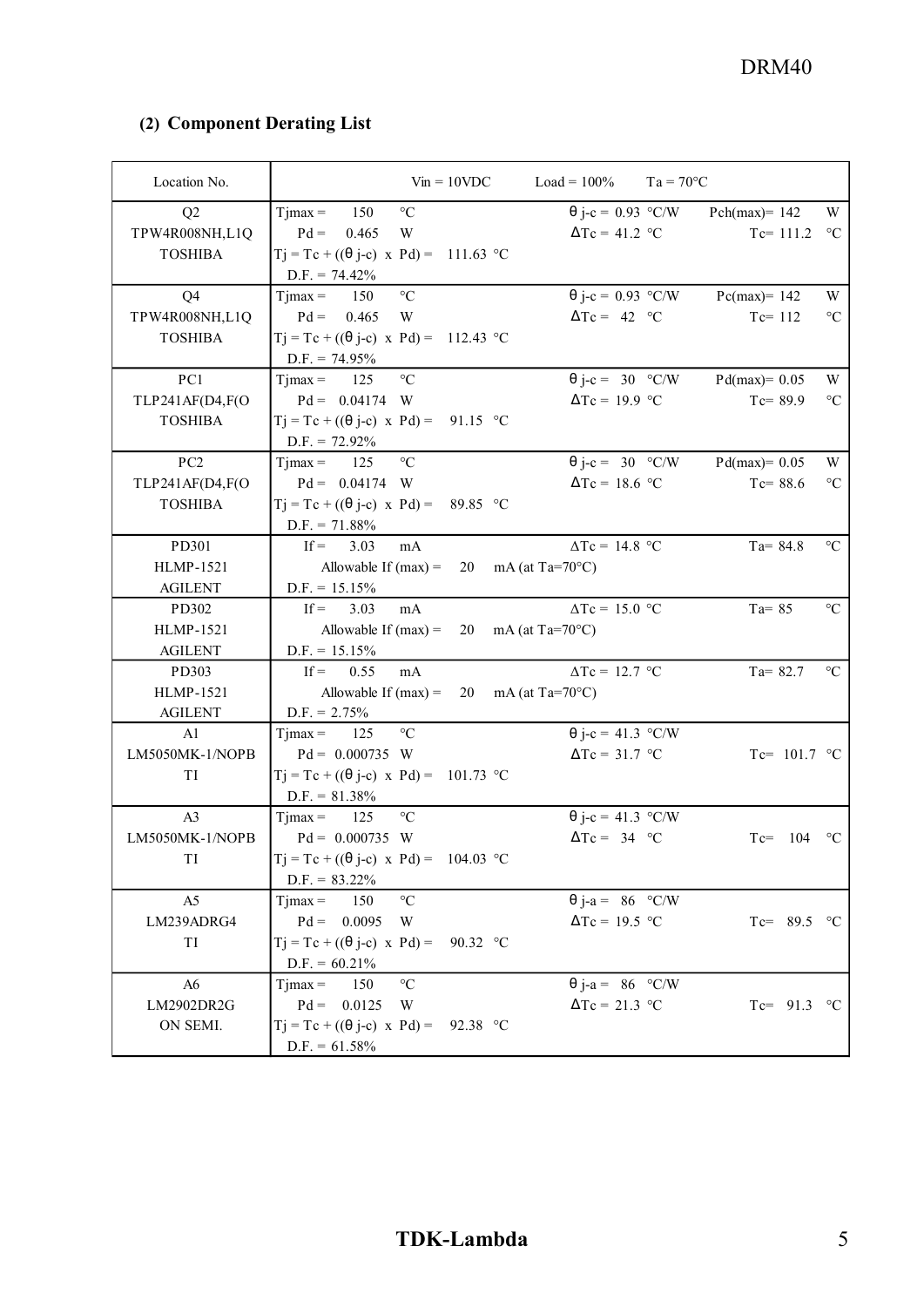# (2) Component Derating List

| (2) Component Derating List       |                                                                      |               |                                               |                    | DRM40                         |                          |
|-----------------------------------|----------------------------------------------------------------------|---------------|-----------------------------------------------|--------------------|-------------------------------|--------------------------|
|                                   |                                                                      |               |                                               |                    |                               |                          |
|                                   |                                                                      |               |                                               |                    |                               |                          |
|                                   |                                                                      |               |                                               |                    |                               |                          |
|                                   |                                                                      |               |                                               |                    |                               |                          |
|                                   |                                                                      |               |                                               |                    |                               |                          |
| Location No.                      |                                                                      | $Vin = 30VDC$ | $Load = 100\%$                                | $Ta = 70^{\circ}C$ |                               |                          |
| Q2                                | $T$ jmax =<br>$\rm ^{\circ}C$<br>150                                 |               | $\theta$ j-c = 0.93 °C/W                      |                    | Pch(max)= $142$               | W                        |
| TPW4R008NH,L1Q                    | 0.465<br>$Pd =$<br>W                                                 |               | $\Delta Tc = 43.8$ °C                         |                    | Tc= $113.8$ °C                |                          |
| <b>TOSHIBA</b>                    | $Tj = Tc + ((\theta j-c) \times Pd) = 114.23$ °C                     |               |                                               |                    |                               |                          |
| Q <sub>4</sub>                    | $D.F. = 76.15\%$<br>$^{\circ}C$<br>150<br>$T$ jmax =                 |               | $\theta$ j-c = 0.93 °C/W                      |                    | $Pc(max)=142$                 | W                        |
| TPW4R008NH,L1Q                    | $Pd = 0.465$<br>W                                                    |               | $\Delta Tc = 45.1$ °C                         |                    | $Tc=115.1$                    | $\rm ^{\circ}C$          |
| <b>TOSHIBA</b>                    | $Tj = Tc + ((\theta j-c) \times Pd) = 115.53$ °C                     |               |                                               |                    |                               |                          |
|                                   | $D.F. = 77.02\%$                                                     |               |                                               |                    |                               |                          |
| PC1<br>TLP241AF(D4,F(O            | $^{\circ}C$<br>125<br>$T$ jmax =<br>$Pd = 0.05337$ W                 |               | $\theta$ j-c = 30 °C/W<br>$\Delta Tc = 32 °C$ |                    | $Pd(max)= 0.05$<br>$Te = 102$ | W<br>$^{\circ} \text{C}$ |
| <b>TOSHIBA</b>                    | $Tj = Tc + ((\theta j-c) \times Pd) = 103.60$ °C                     |               |                                               |                    |                               |                          |
|                                   | $D.F. = 82.88\%$                                                     |               |                                               |                    |                               |                          |
| PC <sub>2</sub>                   | $^{\circ}\mathrm{C}$<br>125<br>$T$ jmax =                            |               | $\theta$ j-c = 30 °C/W                        |                    | $Pd(max)= 0.05$               | W                        |
| TLP241AF(D4,F(O<br><b>TOSHIBA</b> | $Pd = 0.05337$ W<br>$Tj = Tc + ((\theta j-c) \times Pd) = 103.00 °C$ |               | $\Delta Tc = 31.4$ °C                         |                    | Tc= $101.4$ °C                |                          |
|                                   | $D.F. = 82.40\%$                                                     |               |                                               |                    |                               |                          |
| PD301                             | If = $11.33$ mA                                                      |               | $\Delta Tc = 17.7$ °C                         |                    | Ta= $87.7$ °C                 |                          |
| HLMP-1521<br><b>AGILENT</b>       | Allowable If $(max) = 20$ mA (at Ta=70°C)<br>$D.F. = 56.65\%$        |               |                                               |                    |                               |                          |
| PD302                             | If = $11.33$ mA                                                      |               | $\Delta Tc = 17.9$ °C                         |                    | Ta= $87.9$ °C                 |                          |
| HLMP-1521                         | Allowable If $(max) = 20$ mA $(at Ta=70^{\circ}C)$                   |               |                                               |                    |                               |                          |
| <b>AGILENT</b>                    | $D.F. = 56.65\%$                                                     |               |                                               |                    |                               |                          |
| PD303<br>HLMP-1521                | If = $4.02$ mA<br>Allowable If $(max) = 20$ mA (at Ta=70°C)          |               | $\Delta Tc = 13.9$ °C                         |                    | $Ta = 83.9$                   | $\rm ^{\circ}C$          |
| <b>AGILENT</b>                    | $D.F. = 20.10\%$                                                     |               |                                               |                    |                               |                          |
| A1                                | $Tjmax = 125$ °C                                                     |               | $\theta$ j-c = 41.3 °C/W                      |                    |                               |                          |
| LM5050MK-1/NOPB                   | $Pd = 0.0033$ W                                                      |               | $\Delta Tc = 34.3$ °C                         |                    | Tc= $104.3$ °C                |                          |
| TI                                | $Tj = Tc + ((\theta j-c) \times Pd) = 104.44$ °C<br>$D.F. = 83.55\%$ |               |                                               |                    |                               |                          |
| A3                                | $T$ jmax = 125 °C                                                    |               | $\theta$ j-c = 41.3 °C/W                      |                    |                               |                          |
| LM5050MK-1/NOPB                   | $Pd = 0.0033$ W                                                      |               | $\Delta Tc = 37.8$ °C                         |                    | Tc= $107.8$ °C                |                          |
| TI                                | $Tj = Tc + ((\theta j-c) \times Pd) = 107.94$ °C                     |               |                                               |                    |                               |                          |
| A5                                | $D.F. = 86.35\%$<br>$T$ jmax = 150 °C                                |               | $\theta$ j-a = 86 °C/W                        |                    |                               |                          |
| LM239ADRG4                        | $Pd = 0.0355$ W                                                      |               | $\Delta Tc = 39.9$ °C                         |                    | Tc= $109.9 \text{ °C}$        |                          |
| TI                                | $Tj = Tc + ((\theta j-c) \times Pd) = 112.95 °C$                     |               |                                               |                    |                               |                          |
| A6                                | $D.F. = 75.30\%$<br>$T$ jmax = 150 °C                                |               | $\theta$ j-a = 86 °C/W                        |                    |                               |                          |
| LM2902DR2G                        | $Pd = 0.0407$ W                                                      |               | $\Delta Tc = 36.9$ °C                         |                    | Tc= $106.9$ °C                |                          |
| ON SEMI.                          | $Tj = Tc + ((\theta j-c) \times Pd) = 110.40 °C$                     |               |                                               |                    |                               |                          |
|                                   | $D.F. = 73.60\%$                                                     |               |                                               |                    |                               |                          |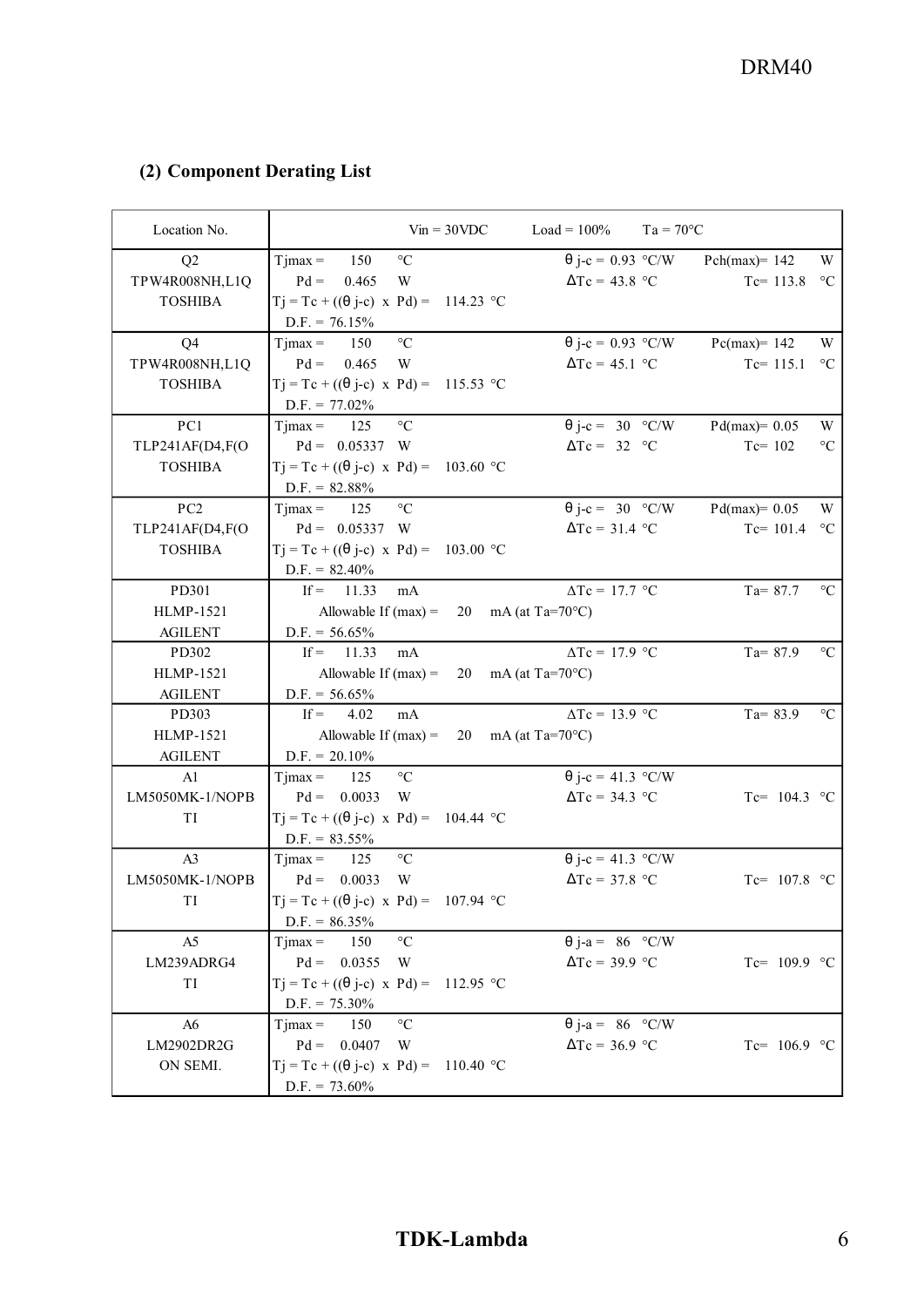# <span id="page-6-0"></span>**3. Main components temperature rise ∆T list**

## **MODEL : DRM40**

Condition:

|                                                               | (A)                                                                                                                                                                                                                                                                                                                     | (B)                                                                                                                                                                                                                                                                                                                                                  | С                         |  |  |  |  |
|---------------------------------------------------------------|-------------------------------------------------------------------------------------------------------------------------------------------------------------------------------------------------------------------------------------------------------------------------------------------------------------------------|------------------------------------------------------------------------------------------------------------------------------------------------------------------------------------------------------------------------------------------------------------------------------------------------------------------------------------------------------|---------------------------|--|--|--|--|
| <b>Mounting Method</b><br>(Standard Mounting<br>$Method(A)$ ) | $\begin{array}{c c} + & - & + & - \\ \hline \text{nc} & \text{nc} \\ \text{ccupan} & \text{scupan} \\ \text{BA} & \text{BA} \end{array}$<br>$-30 -$<br>00.02<br>00<br>$\circ$<br>$\cap$<br><b>TDK-Lambde</b><br>DRM40<br>$\mathcal{Q}_{\text{source}}$<br><b>OUTPUT ADA</b><br>$+ -$<br>$\sim$ $\sim$<br>$\circledcirc$ | $\circledcirc$<br>$-1$<br><b>YOU'LL GOT</b><br>30 EBWY<br><b>ObVVidO</b><br>$\circ$<br>epque 7-ya1<br>$\Omega$<br>00000<br>Lapl<br>$\begin{array}{c c c c c c} \mathbf{W} & \mathbf{W} & \mathbf{W} \\ \mathbf{W} & \mathbf{W} & \mathbf{W} \\ \mathbf{W} & \mathbf{W} & \mathbf{W} \\ \mathbf{W} & \mathbf{W} & \mathbf{W} \end{array}$<br>OHO JOHC | $\langle 0 \rangle$<br>11 |  |  |  |  |
| Input Voltage (VDC)                                           | 10                                                                                                                                                                                                                                                                                                                      | 10                                                                                                                                                                                                                                                                                                                                                   |                           |  |  |  |  |
| Output Voltage (VDC)                                          | 10                                                                                                                                                                                                                                                                                                                      | 10                                                                                                                                                                                                                                                                                                                                                   |                           |  |  |  |  |
| Output Current (A)                                            | 40                                                                                                                                                                                                                                                                                                                      |                                                                                                                                                                                                                                                                                                                                                      | 30                        |  |  |  |  |

|                 |                                              | DT Temperature rise $(^{\circ}C)$ |              |            |  |  |  |  |  |  |
|-----------------|----------------------------------------------|-----------------------------------|--------------|------------|--|--|--|--|--|--|
|                 | <b>Output Derating</b><br>$Ta = 70^{\circ}C$ | $I_0 = 100\%$                     | $I_0 = 75\%$ |            |  |  |  |  |  |  |
| Location No     | Parts Name                                   | Mounting A                        | Mounting B   | Mounting C |  |  |  |  |  |  |
| Q <sub>2</sub>  | <b>MOSFET</b>                                | 41.2                              | 24.5         | 26.2       |  |  |  |  |  |  |
| Q4              | <b>MOSFET</b>                                | 42.0                              | 24.4         | 26.2       |  |  |  |  |  |  |
| A <sub>1</sub>  | <b>CHIP IC</b>                               | 31.7                              | 20.4         | 21.5       |  |  |  |  |  |  |
| A <sub>3</sub>  | <b>CHIP IC</b>                               | 34.0                              | 20.4         | 22.5       |  |  |  |  |  |  |
| A <sub>5</sub>  | <b>CHIP IC</b>                               | 19.5                              | 9.4          | 11.8       |  |  |  |  |  |  |
| A <sub>6</sub>  | <b>CHIP IC</b>                               | 21.3                              | 10.7         | 13.3       |  |  |  |  |  |  |
| PC <sub>1</sub> | <b>OPTO COUPLER</b>                          | 19.9                              | 6.3          | 9.8        |  |  |  |  |  |  |
| PD301           | <b>LED</b>                                   | 14.8                              | 8.8          | 12.6       |  |  |  |  |  |  |
| PD302           | <b>LED</b>                                   | 15.0                              | 9.3          | 13.2       |  |  |  |  |  |  |
| PD303           | <b>LED</b>                                   | 12.7                              | 9.7<br>12.3  |            |  |  |  |  |  |  |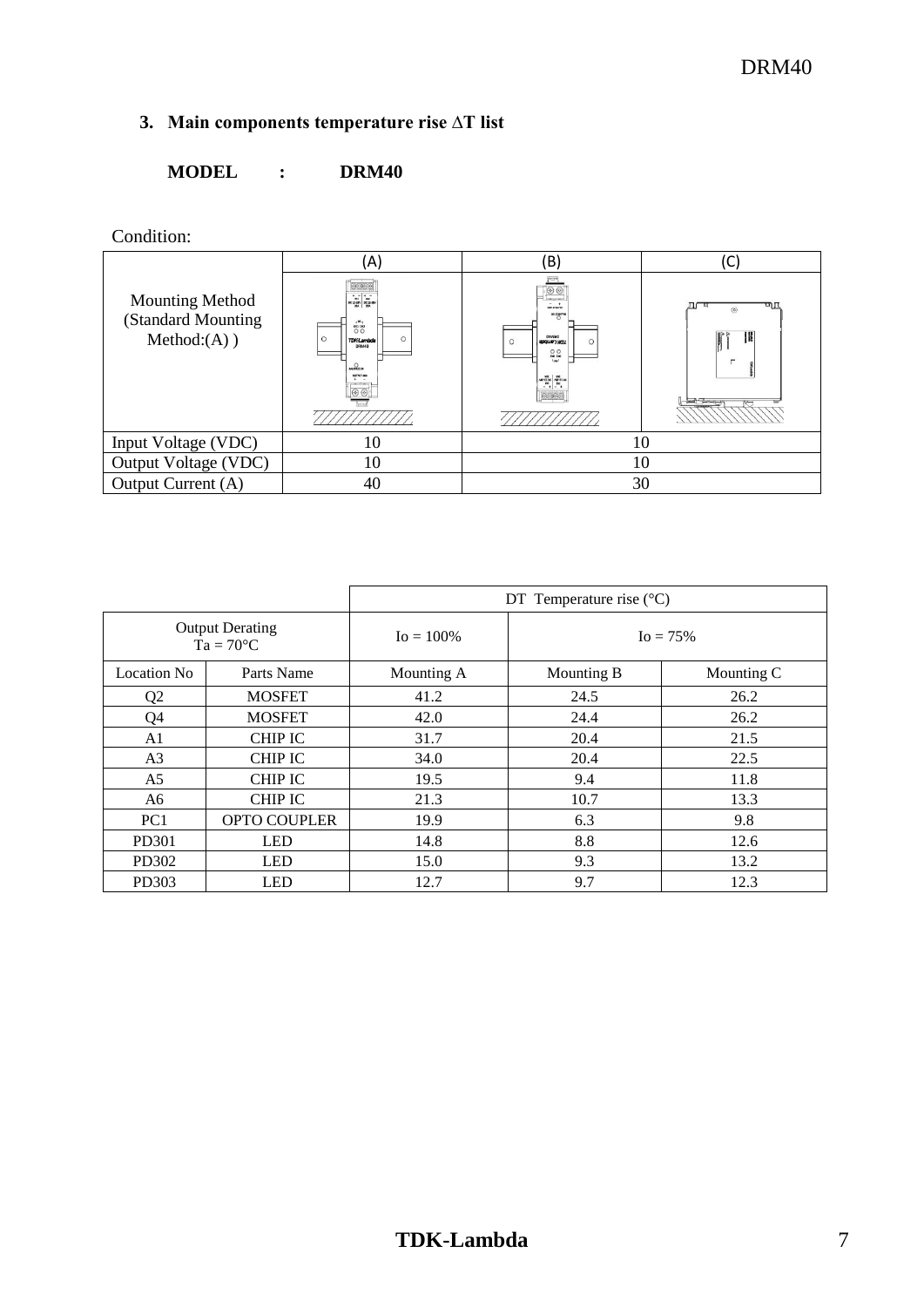## Condition:

|                                                               | (A)                                                                                                                                                                                                                                                                                                            | (B)                                                                                                                                                                                                                                 |                  |  |  |  |  |
|---------------------------------------------------------------|----------------------------------------------------------------------------------------------------------------------------------------------------------------------------------------------------------------------------------------------------------------------------------------------------------------|-------------------------------------------------------------------------------------------------------------------------------------------------------------------------------------------------------------------------------------|------------------|--|--|--|--|
| <b>Mounting Method</b><br>(Standard Mounting<br>$Method(A)$ ) | $\begin{array}{c c} * & - & + & - \\ \hline \text{nc} & \text{nc} & \text{nc} \\ \text{ocusaw} & \text{max} & \text{max} \end{array}$<br>$r^{3C}$<br>00.00<br>0 <sup>o</sup><br>$\circ$<br>$\Omega$<br><b>TDK-Lambda</b><br>DRM40<br>$\sum_{\text{Wukton}}$<br>CUTFUT ADA<br>$+ -$<br>$\sim$<br>$\circledcirc$ | <b>VER JINJING</b><br>so gavern<br>OHWHO<br>$\Omega$<br>epquer}>(CL<br>$\cap$<br>00<br>DO DO<br>Lagi<br>$\begin{array}{c c c c} \text{VIC} & \text{VIC} \\ \text{MPCI DE} & \text{MPCI DE} \\ \text{DE} & \text{DE} \\ \end{array}$ | $\left($ a<br>11 |  |  |  |  |
| Input Voltage (VDC)                                           | 30                                                                                                                                                                                                                                                                                                             |                                                                                                                                                                                                                                     | 30               |  |  |  |  |
| Output Voltage (VDC)                                          | 30                                                                                                                                                                                                                                                                                                             | 30                                                                                                                                                                                                                                  |                  |  |  |  |  |
| Output Current (A)                                            | 40                                                                                                                                                                                                                                                                                                             | 30                                                                                                                                                                                                                                  |                  |  |  |  |  |

|                 |                                              | DT Temperature rise $(^{\circ}C)$ |              |            |  |  |  |  |  |  |  |
|-----------------|----------------------------------------------|-----------------------------------|--------------|------------|--|--|--|--|--|--|--|
|                 | <b>Output Derating</b><br>$Ta = 70^{\circ}C$ | $I_0 = 100\%$                     | $I_0 = 75\%$ |            |  |  |  |  |  |  |  |
| Location No     | Parts Name                                   | Mounting A                        | Mounting B   | Mounting C |  |  |  |  |  |  |  |
| Q2              | <b>MOSFET</b>                                | 43.8                              | 29.6         | 31.8       |  |  |  |  |  |  |  |
| O4              | <b>MOSFET</b>                                | 45.1                              | 29.9         | 32.3       |  |  |  |  |  |  |  |
| A1              | <b>CHIP IC</b>                               | 34.3                              | 25.7         | 26.9       |  |  |  |  |  |  |  |
| A <sub>3</sub>  | <b>CHIP IC</b>                               | 37.8                              | 26.9         | 30.0       |  |  |  |  |  |  |  |
| A <sub>5</sub>  | <b>CHIP IC</b>                               | 39.9                              | 29.1         | 34.3       |  |  |  |  |  |  |  |
| A6              | <b>CHIP IC</b>                               | 36.9                              | 27.7         | 33.7       |  |  |  |  |  |  |  |
| PC <sub>1</sub> | <b>OPTO COUPLER</b>                          | 32.0                              | 21.2         | 30.7       |  |  |  |  |  |  |  |
| <b>PD301</b>    | <b>LED</b>                                   | 17.7                              | 12.3         | 18.8       |  |  |  |  |  |  |  |
| PD302           | <b>LED</b>                                   | 17.9                              | 12.5         | 19.4       |  |  |  |  |  |  |  |
| PD303           | <b>LED</b>                                   | 13.9                              | 12.2         | 15.8       |  |  |  |  |  |  |  |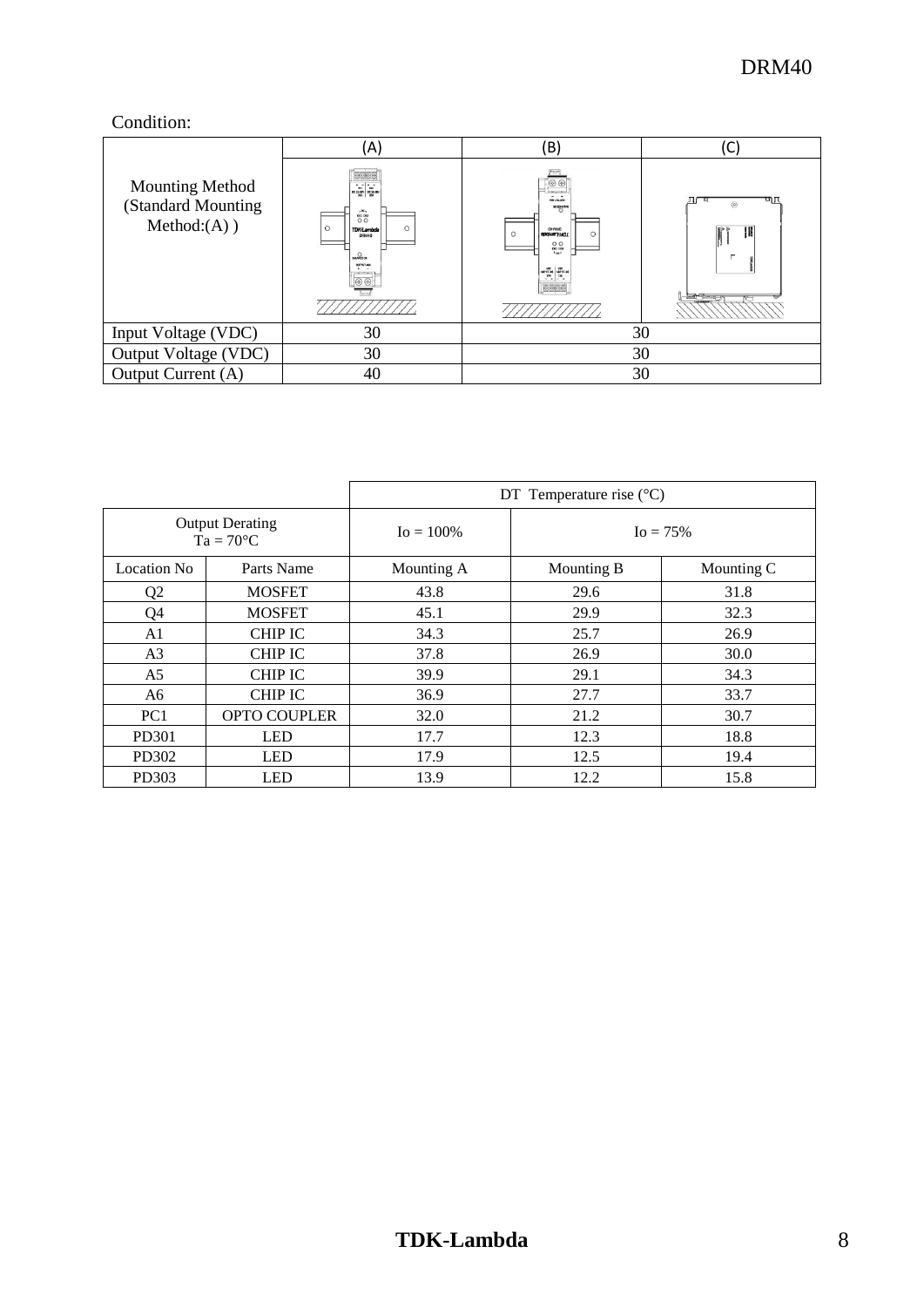#### <span id="page-8-0"></span>**4. Vibration test**

#### **MODEL : DRM40**

#### **(1) Vibration Test Class**

Frequency variable endurance class

#### **(2) Equipment Used**

Jiangsu Electronic Information Product Quality Supervision & Inspection intitute Address: No. 100 Jinshui Road, Wuxi, Jiangsu, P. R. China

#### **(3) Number of D.U.T (Device Under Test)**

1 Unit

#### **(4) Test Conditions**

| Sweep Frequency       | :10-55 Hz      | Direction     | X. Y. Z          |
|-----------------------|----------------|---------------|------------------|
| Sweep Time            | :1 minute      | Test Time     | :1 hour per axis |
| Constant acceleration | :2.29          | Non-operation |                  |
| Mounting              | : Mounting $C$ |               |                  |

#### **(5) Test Method**



Fix the DUT on the mounting rail with stopper on each corner. Mounting C position as per picture above.

#### **(6) Acceptable Condition**

- 1. Not broken
- 2. No abnormal output after test

### **(7) Test Results - OK**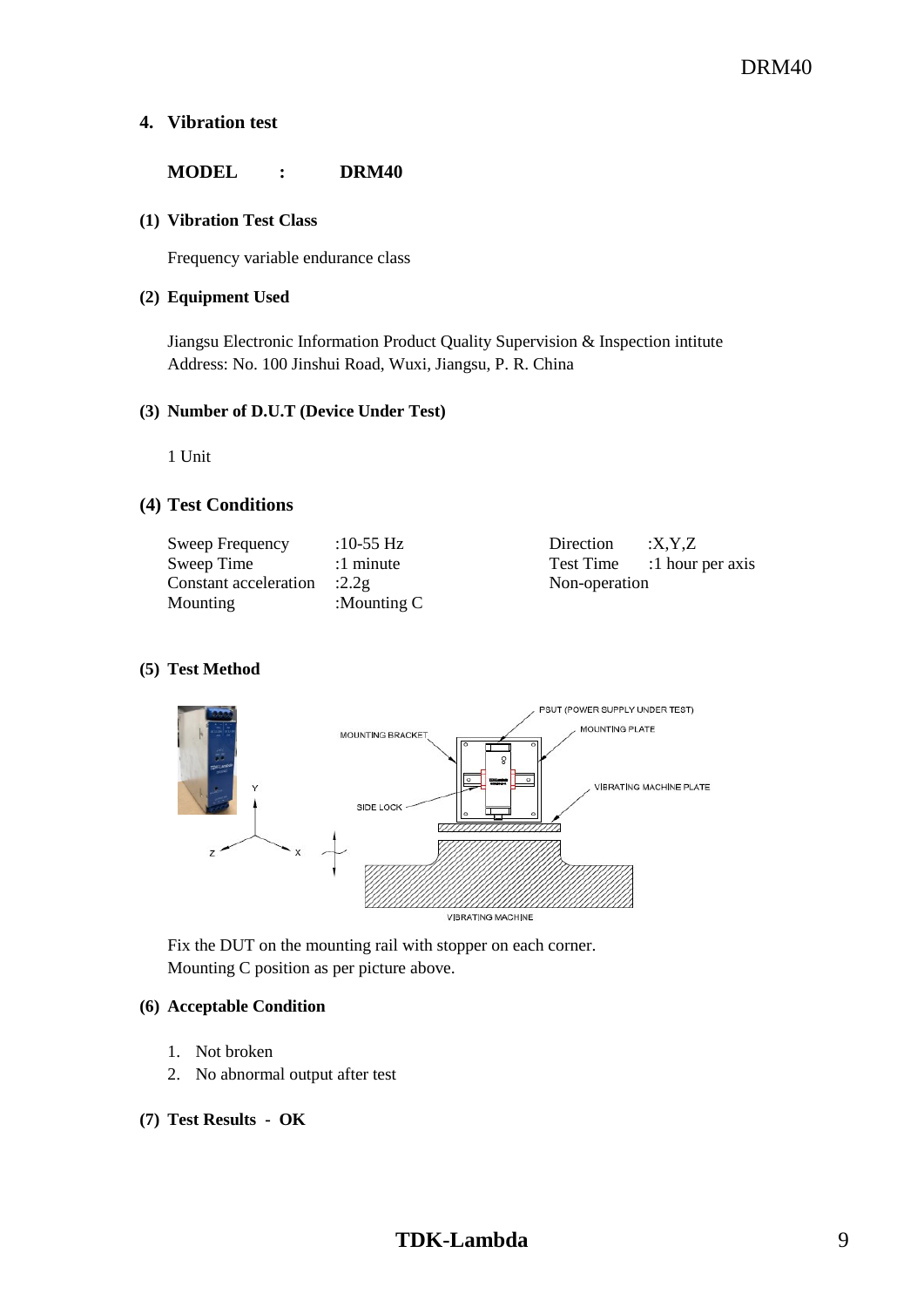## <span id="page-9-0"></span>**5. Abnormal test**

## **MODEL : DRM40**

### **(1) Test Condition and Circuit**

Input Voltage: 24VDC Output: 24V, 40A(100%) Ta: 25°C

## **(2) Test Results**

(Da : Damaged)

|                | <b>Test Position</b>                                                                      |                                                                                                 |                                                                  | Test<br>Mode                                  |                                                                  | <b>Test Results</b>                                            |                                                                          |                                                 |                                                                                 |                                                         |                                                                                     |                                                                                              |                                                                                                |                                                                                            |                                                                                          |                                                                 |                        |
|----------------|-------------------------------------------------------------------------------------------|-------------------------------------------------------------------------------------------------|------------------------------------------------------------------|-----------------------------------------------|------------------------------------------------------------------|----------------------------------------------------------------|--------------------------------------------------------------------------|-------------------------------------------------|---------------------------------------------------------------------------------|---------------------------------------------------------|-------------------------------------------------------------------------------------|----------------------------------------------------------------------------------------------|------------------------------------------------------------------------------------------------|--------------------------------------------------------------------------------------------|------------------------------------------------------------------------------------------|-----------------------------------------------------------------|------------------------|
| No.            | L<br>${\bf O}$<br>$\mathsf{C}$<br>A<br>$\mathbf T$<br>$\bf I$<br>$\mathbf O$<br>${\bf N}$ | ${\bf P}$<br>T<br>O<br>$\mathbf E$<br>I<br>S<br>$\mathbf N$<br>$\overline{T}$<br>$\overline{T}$ | S<br>$\boldsymbol{\mathrm{H}}$<br>$\mathbf{O}$<br>${\bf R}$<br>T | O<br>$\mathbf{P}$<br>$\mathbf E$<br>${\bf N}$ | $\mathbf{1}$<br>$\overline{F}$<br>I<br>$\mathbb{R}$<br>${\bf E}$ | $\boldsymbol{2}$<br>${\bf S}$<br>M<br>$\Omega$<br>$\bf K$<br>E | $\sqrt{3}$<br>$\, {\bf B}$<br>U<br>${\bf R}$<br>${\bf S}$<br>$\mathbf T$ | $\overline{4}$<br>${\bf S}$<br>M<br>E<br>L<br>L | $\sqrt{5}$<br>$\mathbf R$<br>${\bf E}$<br>D<br>H<br>$\mathbf{O}$<br>$\mathbf T$ | $6\,$<br>$\mathbf D$<br>A<br>$\mathbf M$<br>A<br>G<br>E | 7<br>$\boldsymbol{\mathrm{F}}$<br>$\mathbf U$<br>${\bf S}$<br>E<br>B<br>L<br>O<br>W | $\,8\,$<br>$\mathbf{O}$<br>$\cdot$<br>V<br>$\cdot$<br>$\overline{P}$<br>$\ddot{\phantom{a}}$ | 9<br>$\mathbf O$<br>$\cdot$<br>$\mathsf{C}$<br>$\cdot$<br>$\mathbf{P}$<br>$\ddot{\phantom{0}}$ | 10<br>${\bf N}$<br>$\mathbf{O}$<br>$\mathbf{O}$<br>U<br>$\mathbf T$<br>${\bf P}$<br>U<br>T | 11<br>${\bf N}$<br>$\Omega$<br>$\mathsf{C}$<br>H<br>A<br>$\mathbf N$<br>G<br>$\mathbf E$ | 12<br>$\mathbf{O}$<br>$\mathbf T$<br>H<br>E<br>$\mathbf R$<br>S | <b>NOTE</b>            |
|                |                                                                                           | $G-S$                                                                                           | O                                                                |                                               |                                                                  |                                                                |                                                                          |                                                 |                                                                                 |                                                         |                                                                                     |                                                                                              |                                                                                                |                                                                                            |                                                                                          | $\circ$                                                         | Internal loss increase |
|                |                                                                                           | $D-S$                                                                                           | $\circ$                                                          |                                               |                                                                  |                                                                |                                                                          |                                                 |                                                                                 |                                                         |                                                                                     |                                                                                              |                                                                                                |                                                                                            | $\circ$                                                                                  |                                                                 |                        |
|                |                                                                                           | $D-G$                                                                                           | $\circ$                                                          |                                               |                                                                  |                                                                |                                                                          |                                                 |                                                                                 |                                                         |                                                                                     |                                                                                              |                                                                                                |                                                                                            |                                                                                          | O                                                               | Internal loss increase |
| 1              | Q1                                                                                        | G                                                                                               |                                                                  | $\circ$                                       |                                                                  |                                                                |                                                                          |                                                 |                                                                                 |                                                         |                                                                                     |                                                                                              |                                                                                                |                                                                                            |                                                                                          | O                                                               | Internal loss increase |
|                |                                                                                           | D                                                                                               |                                                                  | $\circ$                                       |                                                                  |                                                                |                                                                          |                                                 |                                                                                 |                                                         |                                                                                     |                                                                                              |                                                                                                |                                                                                            |                                                                                          | O                                                               | Internal loss increase |
|                |                                                                                           | ${\bf S}$                                                                                       |                                                                  | $\circ$                                       |                                                                  |                                                                |                                                                          |                                                 |                                                                                 |                                                         |                                                                                     |                                                                                              |                                                                                                |                                                                                            |                                                                                          | O                                                               | Internal loss increase |
|                |                                                                                           | $G-S$                                                                                           | $\circ$                                                          |                                               |                                                                  |                                                                |                                                                          |                                                 |                                                                                 |                                                         |                                                                                     |                                                                                              |                                                                                                |                                                                                            |                                                                                          | O                                                               | Internal loss increase |
|                | Q <sub>3</sub>                                                                            | $D-S$                                                                                           | $\circ$                                                          |                                               |                                                                  |                                                                |                                                                          |                                                 |                                                                                 |                                                         |                                                                                     |                                                                                              |                                                                                                |                                                                                            | O                                                                                        |                                                                 |                        |
|                |                                                                                           | $D-G$                                                                                           | $\circ$                                                          |                                               |                                                                  |                                                                |                                                                          |                                                 |                                                                                 |                                                         |                                                                                     |                                                                                              |                                                                                                |                                                                                            |                                                                                          | O                                                               | Internal loss increase |
| $\overline{2}$ |                                                                                           | $\mathsf G$                                                                                     |                                                                  | O                                             |                                                                  |                                                                |                                                                          |                                                 |                                                                                 |                                                         |                                                                                     |                                                                                              |                                                                                                |                                                                                            |                                                                                          | O                                                               | Internal loss increase |
|                |                                                                                           | D                                                                                               |                                                                  | $\circ$                                       |                                                                  |                                                                |                                                                          |                                                 |                                                                                 |                                                         |                                                                                     |                                                                                              |                                                                                                |                                                                                            |                                                                                          | O                                                               | Internal loss increase |
|                |                                                                                           | $\mathbf S$                                                                                     |                                                                  | $\circ$                                       |                                                                  |                                                                |                                                                          |                                                 |                                                                                 |                                                         |                                                                                     |                                                                                              |                                                                                                |                                                                                            |                                                                                          | O                                                               | Internal loss increase |
| 3              | D <sub>3</sub>                                                                            | $\mathrm{A}\text{-}\mathrm{K}$                                                                  | $\circ$                                                          |                                               |                                                                  |                                                                |                                                                          |                                                 |                                                                                 |                                                         |                                                                                     |                                                                                              |                                                                                                |                                                                                            | $\circ$                                                                                  |                                                                 |                        |
|                |                                                                                           | $\mathrm{A}\text{-}\mathrm{K}$                                                                  |                                                                  | $\circ$                                       |                                                                  |                                                                |                                                                          |                                                 |                                                                                 |                                                         |                                                                                     |                                                                                              |                                                                                                |                                                                                            | $\circ$                                                                                  |                                                                 |                        |
| 4              | D7                                                                                        | $\mathrm{A}\text{-}\mathrm{K}$                                                                  | $\circ$                                                          |                                               |                                                                  |                                                                |                                                                          |                                                 |                                                                                 |                                                         |                                                                                     |                                                                                              |                                                                                                |                                                                                            | $\circ$                                                                                  |                                                                 |                        |
|                |                                                                                           | $A-K$                                                                                           |                                                                  | $\circ$                                       |                                                                  |                                                                |                                                                          |                                                 |                                                                                 |                                                         |                                                                                     |                                                                                              |                                                                                                |                                                                                            | $\circ$                                                                                  |                                                                 |                        |
| 5              | Z4                                                                                        | $\mathrm{A}\text{-}\mathrm{K}$                                                                  | $\circ$                                                          |                                               |                                                                  |                                                                |                                                                          |                                                 |                                                                                 |                                                         |                                                                                     |                                                                                              |                                                                                                |                                                                                            |                                                                                          | O                                                               | Internal loss increase |
|                |                                                                                           | $A-K$                                                                                           |                                                                  | $\circ$                                       |                                                                  |                                                                |                                                                          |                                                 |                                                                                 |                                                         |                                                                                     |                                                                                              |                                                                                                |                                                                                            | $\circ$                                                                                  |                                                                 |                        |
| 6              | Z5                                                                                        | $A-K$                                                                                           | $\circ$                                                          |                                               |                                                                  |                                                                |                                                                          |                                                 |                                                                                 |                                                         |                                                                                     |                                                                                              |                                                                                                |                                                                                            |                                                                                          | O                                                               | Internal loss increase |
|                |                                                                                           | $A-K$                                                                                           |                                                                  | $\circ$                                       |                                                                  |                                                                |                                                                          |                                                 |                                                                                 |                                                         |                                                                                     |                                                                                              |                                                                                                |                                                                                            | $\circ$                                                                                  |                                                                 |                        |
|                |                                                                                           | $1-2$                                                                                           | $\bigcirc$                                                       |                                               |                                                                  |                                                                |                                                                          |                                                 |                                                                                 |                                                         |                                                                                     |                                                                                              |                                                                                                |                                                                                            | $\bigcirc$                                                                               |                                                                 | No signal at PC1       |
|                |                                                                                           | $3-4$<br>$\mathbf{1}$                                                                           | $\bigcirc$                                                       | $\bigcirc$                                    |                                                                  |                                                                |                                                                          |                                                 |                                                                                 |                                                         |                                                                                     |                                                                                              |                                                                                                |                                                                                            | $\bigcirc$                                                                               | $\circ$                                                         | PD301 turns off        |
| $\tau$         | PC1                                                                                       | $\overline{c}$                                                                                  |                                                                  | $\bigcirc$                                    |                                                                  |                                                                |                                                                          |                                                 |                                                                                 |                                                         |                                                                                     |                                                                                              |                                                                                                |                                                                                            |                                                                                          | $\circ$                                                         | PD301 turns off        |
|                |                                                                                           | $\overline{3}$                                                                                  |                                                                  | $\overline{O}$                                |                                                                  |                                                                |                                                                          |                                                 |                                                                                 |                                                         |                                                                                     |                                                                                              |                                                                                                |                                                                                            | $\bigcirc$                                                                               |                                                                 |                        |
|                |                                                                                           |                                                                                                 |                                                                  |                                               |                                                                  |                                                                |                                                                          |                                                 |                                                                                 |                                                         |                                                                                     |                                                                                              |                                                                                                |                                                                                            |                                                                                          |                                                                 |                        |
|                |                                                                                           | $\overline{4}$                                                                                  |                                                                  | $\circ$                                       |                                                                  |                                                                |                                                                          |                                                 |                                                                                 |                                                         |                                                                                     |                                                                                              |                                                                                                |                                                                                            | $\circ$                                                                                  |                                                                 |                        |

<u> 1980 - Johann Barbara, martxa a</u>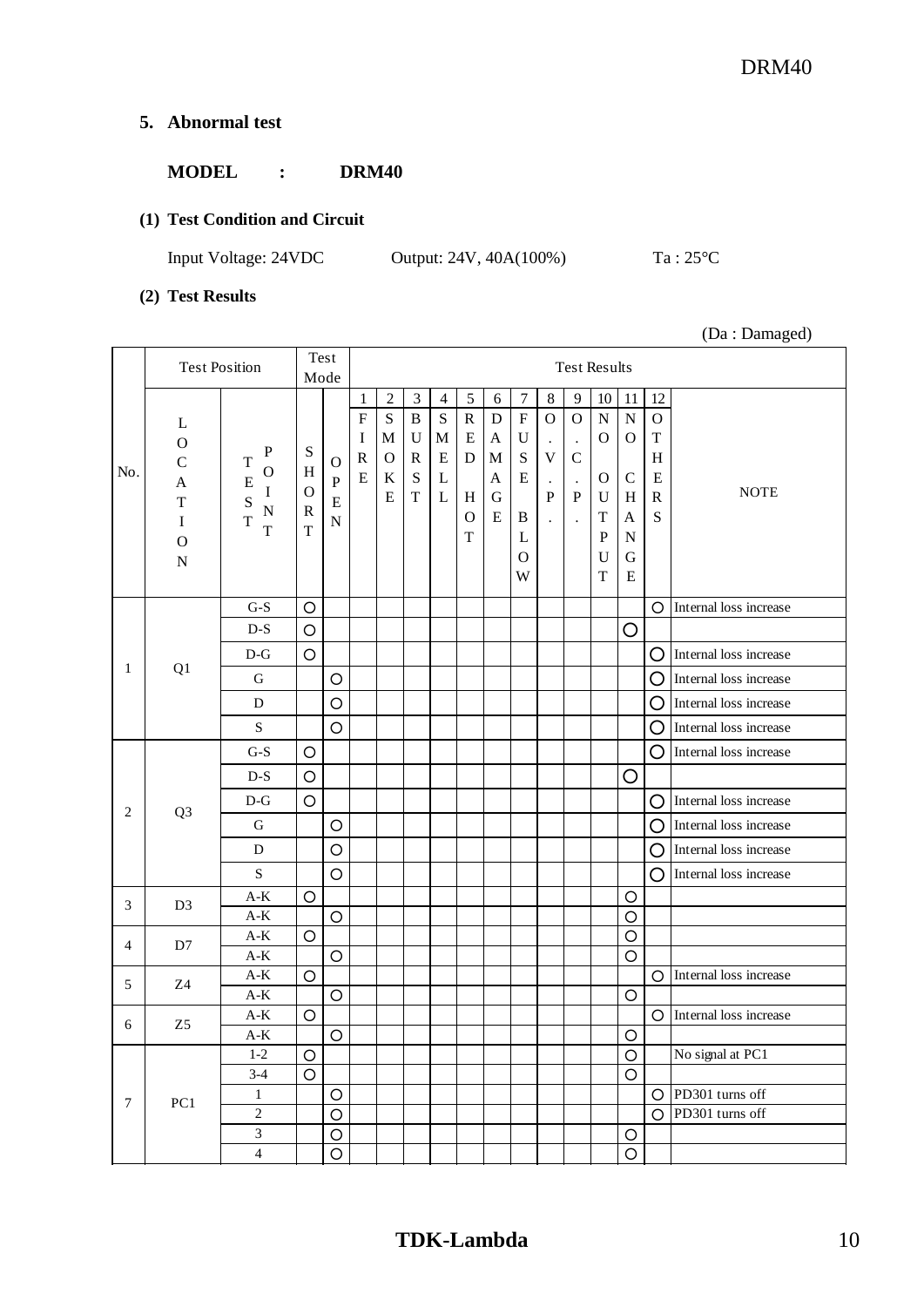# DRM40

|     | <b>Test Position</b>                                |                                      |                                         | Test<br>Mode              | <b>Test Results</b>                             |                                   |                                    |                                    |                        |                                      |                                                          |                                                     |                                                                  |                                            |                                           |                                                 |                                   |
|-----|-----------------------------------------------------|--------------------------------------|-----------------------------------------|---------------------------|-------------------------------------------------|-----------------------------------|------------------------------------|------------------------------------|------------------------|--------------------------------------|----------------------------------------------------------|-----------------------------------------------------|------------------------------------------------------------------|--------------------------------------------|-------------------------------------------|-------------------------------------------------|-----------------------------------|
|     |                                                     |                                      |                                         |                           | $\mathbf{1}$                                    | $\overline{c}$                    | $\mathfrak{Z}$                     | $\overline{4}$                     | $\overline{5}$         | 6                                    | 7                                                        | 8                                                   | 9                                                                | 10                                         | 11                                        | 12                                              |                                   |
| No. | L<br>$\mathbf{O}$<br>$\mathsf{C}$<br>A              | ${\bf P}$<br>T<br>$\mathcal{O}$<br>E | ${\bf S}$<br>H                          | $\mathbf{O}$<br>${\bf P}$ | $\overline{F}$<br>$\mathbf I$<br>${\bf R}$<br>E | S<br>M<br>$\mathbf{O}$<br>$\rm K$ | $\bf{B}$<br>U<br>$\mathbb{R}$<br>S | ${\bf S}$<br>$\mathbf M$<br>E<br>L | $\mathbf R$<br>E<br>D  | $\mathbf D$<br>A<br>$\mathbf M$<br>A | $\boldsymbol{\mathrm{F}}$<br>${\bf U}$<br>${\bf S}$<br>E | $\mathbf{O}$<br>$\bullet$<br>$\mathbf V$<br>$\cdot$ | $\mathbf O$<br>$\bullet$<br>$\mathsf{C}$<br>$\ddot{\phantom{a}}$ | ${\bf N}$<br>$\mathbf{O}$<br>O             | $\overline{N}$<br>$\Omega$<br>$\mathsf C$ | $\mathbf{O}$<br>$\mathbf T$<br>H<br>$\mathbf E$ |                                   |
|     | $\mathbf T$<br>$\bf I$<br>$\mathbf{O}$<br>${\bf N}$ | I<br>S<br>$\mathbf N$<br>T<br>T      | $\Omega$<br>$\mathbb{R}$<br>$\mathbf T$ | E<br>${\bf N}$            |                                                 | $\mathbf E$                       | $\mathbf T$                        | L                                  | H<br>$\mathbf{O}$<br>T | ${\bf G}$<br>$\mathbf E$             | B<br>L<br>$\Omega$<br>W                                  | $\mathbf{P}$<br>$\ddot{\phantom{0}}$                | $\, {\bf P}$<br>$\cdot$                                          | U<br>T<br>$\mathbf{P}$<br>U<br>$\mathbf T$ | H<br>A<br>$\mathbf N$<br>G<br>${\bf E}$   | ${\bf R}$<br>S                                  | <b>NOTE</b>                       |
|     |                                                     | $1 - 2$                              | $\circ$                                 |                           |                                                 |                                   |                                    |                                    |                        |                                      |                                                          |                                                     |                                                                  |                                            | $\circ$                                   |                                                 | No signal at PC2                  |
|     |                                                     | $3-4$                                | $\bigcirc$                              |                           |                                                 |                                   |                                    |                                    |                        |                                      |                                                          |                                                     |                                                                  |                                            | $\circ$                                   |                                                 |                                   |
| 8   | PC <sub>2</sub>                                     | 1                                    |                                         | $\circ$                   |                                                 |                                   |                                    |                                    |                        |                                      |                                                          |                                                     |                                                                  |                                            |                                           | $\circ$                                         | PD302 turns off                   |
|     |                                                     | $\sqrt{2}$                           |                                         | $\circ$                   |                                                 |                                   |                                    |                                    |                        |                                      |                                                          |                                                     |                                                                  |                                            |                                           | O.                                              | PD302 turns off                   |
|     |                                                     | 3                                    |                                         | $\circ$                   |                                                 |                                   |                                    |                                    |                        |                                      |                                                          |                                                     |                                                                  |                                            | O                                         |                                                 |                                   |
|     |                                                     | $\overline{4}$                       |                                         | $\circ$                   |                                                 |                                   |                                    |                                    |                        |                                      |                                                          |                                                     |                                                                  |                                            | $\circ$                                   |                                                 |                                   |
|     |                                                     | $1 - 2$                              | $\circ$                                 |                           |                                                 |                                   |                                    |                                    |                        |                                      |                                                          |                                                     |                                                                  |                                            |                                           |                                                 | $\bigcirc$ Internal loss increase |
|     |                                                     | $2 - 3$                              | $\circ$                                 |                           |                                                 |                                   |                                    |                                    |                        |                                      |                                                          |                                                     |                                                                  |                                            | $\circ$                                   |                                                 |                                   |
|     |                                                     | $4 - 5$                              | $\circ$                                 |                           |                                                 |                                   |                                    |                                    |                        |                                      |                                                          |                                                     |                                                                  |                                            |                                           | $\circ$                                         | Internal loss increase            |
|     |                                                     | $5-6$                                | $\circ$                                 |                           |                                                 |                                   |                                    |                                    |                        |                                      |                                                          |                                                     |                                                                  |                                            |                                           | $\circ$                                         | Internal loss increase            |
|     |                                                     | 1                                    |                                         | $\circ$                   |                                                 |                                   |                                    |                                    |                        |                                      |                                                          |                                                     |                                                                  |                                            |                                           | $\circ$                                         | Internal loss increase            |
| 9   | A1                                                  | $\sqrt{2}$                           |                                         | $\circ$                   |                                                 |                                   |                                    |                                    |                        |                                      |                                                          |                                                     |                                                                  |                                            |                                           | O.                                              | Internal loss increase            |
|     |                                                     | 3                                    |                                         | $\circ$                   |                                                 |                                   |                                    |                                    |                        |                                      |                                                          |                                                     |                                                                  |                                            | $\circ$                                   |                                                 |                                   |
|     |                                                     | $\overline{4}$                       |                                         | $\circ$                   |                                                 |                                   |                                    |                                    |                        |                                      |                                                          |                                                     |                                                                  |                                            |                                           |                                                 | $\bigcirc$ Internal loss increase |
|     |                                                     | 5                                    |                                         | $\circ$                   |                                                 |                                   |                                    |                                    |                        |                                      |                                                          |                                                     |                                                                  |                                            |                                           | $\circ$                                         | Internal loss increase            |
|     |                                                     | 6                                    |                                         | $\circ$                   |                                                 |                                   |                                    |                                    |                        |                                      |                                                          |                                                     |                                                                  |                                            |                                           |                                                 | $\bigcirc$ Internal loss increase |
|     |                                                     | $1 - 2$                              |                                         |                           |                                                 |                                   |                                    |                                    |                        |                                      |                                                          |                                                     |                                                                  |                                            |                                           |                                                 | Internal loss increase            |
|     |                                                     | $2 - 3$                              | $\circ$<br>$\circ$                      |                           |                                                 |                                   |                                    |                                    |                        |                                      |                                                          |                                                     |                                                                  |                                            | $\circ$                                   | $\circ$                                         |                                   |
|     |                                                     | $4 - 5$                              |                                         |                           |                                                 |                                   |                                    |                                    |                        |                                      |                                                          |                                                     |                                                                  |                                            |                                           | $\circ$                                         | Internal loss increase            |
|     |                                                     | $5 - 6$                              | $\circ$                                 |                           |                                                 |                                   |                                    |                                    |                        |                                      |                                                          |                                                     |                                                                  |                                            |                                           |                                                 | Internal loss increase            |
|     |                                                     |                                      | $\circ$                                 |                           |                                                 |                                   |                                    |                                    |                        |                                      |                                                          |                                                     |                                                                  |                                            |                                           | O                                               |                                   |
| 10  | A <sub>3</sub>                                      | 1                                    |                                         | O                         |                                                 |                                   |                                    |                                    |                        |                                      |                                                          |                                                     |                                                                  |                                            |                                           | O                                               | Internal loss increase            |
|     |                                                     | 2                                    |                                         | O                         |                                                 |                                   |                                    |                                    |                        |                                      |                                                          |                                                     |                                                                  |                                            |                                           | O                                               | Internal loss increase            |
|     |                                                     | 3                                    |                                         | $\circ$                   |                                                 |                                   |                                    |                                    |                        |                                      |                                                          |                                                     |                                                                  |                                            | $\circ$                                   |                                                 |                                   |
|     |                                                     | $\overline{4}$                       |                                         | $\circ$                   |                                                 |                                   |                                    |                                    |                        |                                      |                                                          |                                                     |                                                                  |                                            |                                           |                                                 | $\bigcirc$ Internal loss increase |
|     |                                                     | 5                                    |                                         | $\bigcirc$                |                                                 |                                   |                                    |                                    |                        |                                      |                                                          |                                                     |                                                                  |                                            |                                           | O.                                              | Internal loss increase            |
|     |                                                     | 6                                    |                                         | $\circ$                   |                                                 |                                   |                                    |                                    |                        |                                      |                                                          |                                                     |                                                                  |                                            |                                           | O                                               | Internal loss increase            |
|     |                                                     | $1 - 2$                              | O                                       |                           |                                                 |                                   |                                    |                                    |                        |                                      |                                                          |                                                     |                                                                  |                                            | O                                         |                                                 |                                   |
|     |                                                     | $2 - 3$                              | O                                       |                           |                                                 | O                                 |                                    | O                                  |                        |                                      |                                                          |                                                     |                                                                  |                                            |                                           | O                                               | Da: R17, R18, Z10                 |
|     |                                                     | $3-4$                                | O                                       |                           |                                                 |                                   |                                    |                                    |                        |                                      |                                                          |                                                     |                                                                  |                                            |                                           | O                                               | PD303 turns off                   |
|     |                                                     | $4 - 5$                              | $\bigcirc$                              |                           |                                                 |                                   |                                    |                                    |                        |                                      |                                                          |                                                     |                                                                  |                                            |                                           |                                                 | $\bigcirc$ PD303 turns off        |
|     |                                                     | $5 - 6$                              | $\circ$                                 |                           |                                                 |                                   |                                    |                                    |                        |                                      |                                                          |                                                     |                                                                  |                                            |                                           |                                                 | $\overline{O}$ PD303 turns off    |
|     |                                                     | $6 - 7$                              | $\circ$                                 |                           |                                                 |                                   |                                    |                                    |                        |                                      |                                                          |                                                     |                                                                  |                                            |                                           |                                                 | $\bigcirc$ PD303 turns off        |
| 11  | A <sub>5</sub>                                      | $\mathbf{1}$                         |                                         | $\circ$                   |                                                 |                                   |                                    |                                    |                        |                                      |                                                          |                                                     |                                                                  |                                            | $\circ$                                   |                                                 |                                   |
|     |                                                     | $\sqrt{2}$                           |                                         | $\circ$                   |                                                 |                                   |                                    |                                    |                        |                                      |                                                          |                                                     |                                                                  |                                            | $\circ$                                   |                                                 |                                   |
|     |                                                     | 3                                    |                                         | $\bigcirc$                |                                                 |                                   |                                    |                                    |                        |                                      |                                                          |                                                     |                                                                  |                                            | O                                         |                                                 |                                   |
|     |                                                     | $\overline{4}$                       |                                         | $\overline{O}$            |                                                 |                                   |                                    |                                    |                        |                                      |                                                          |                                                     |                                                                  |                                            |                                           | O                                               | PD303 turns off                   |
|     |                                                     | $\sqrt{5}$                           |                                         | $\circ$                   |                                                 |                                   |                                    |                                    |                        |                                      |                                                          |                                                     |                                                                  |                                            | $\circ$                                   |                                                 |                                   |
|     |                                                     | $\sqrt{6}$                           |                                         | $\circ$                   |                                                 |                                   |                                    |                                    |                        |                                      |                                                          |                                                     |                                                                  |                                            |                                           |                                                 | $\bigcirc$ PD303 turns off        |
|     |                                                     | $\boldsymbol{7}$                     |                                         | $\bigcirc$                |                                                 |                                   |                                    |                                    |                        |                                      |                                                          |                                                     |                                                                  |                                            | O                                         |                                                 |                                   |
|     |                                                     | 12                                   |                                         | $\circ$                   |                                                 |                                   |                                    |                                    |                        |                                      |                                                          |                                                     |                                                                  |                                            | $\circ$                                   |                                                 |                                   |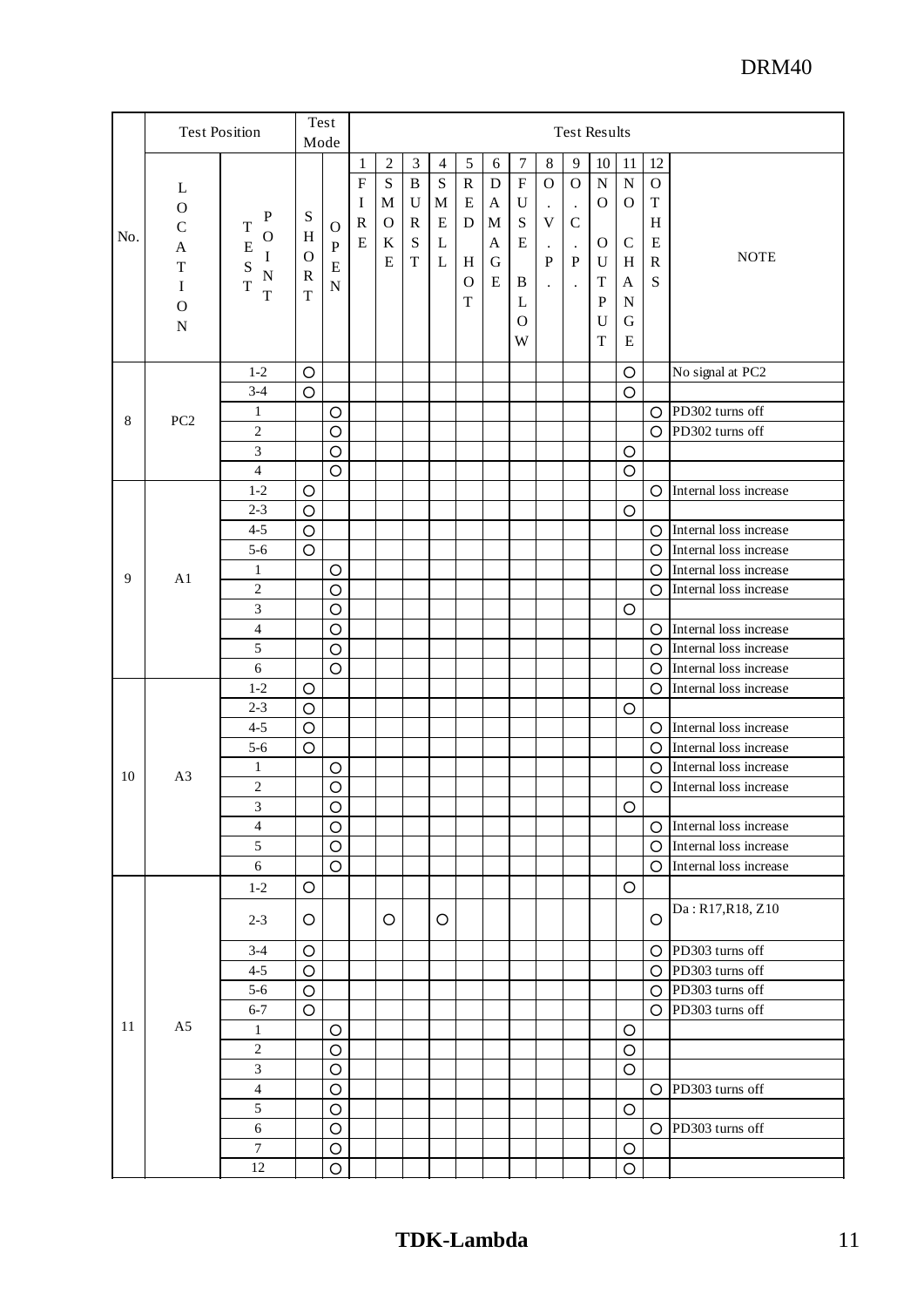|     | <b>Test Position</b>                                                                |                                                     |                                         | Test<br>Mode                      | <b>Test Results</b>                          |                                                          |                                                          |                                         |                                                |                                 |                                                                                     |                                                                 |                                                                          |                                                                            |                                                                               |                                                        |                                        |
|-----|-------------------------------------------------------------------------------------|-----------------------------------------------------|-----------------------------------------|-----------------------------------|----------------------------------------------|----------------------------------------------------------|----------------------------------------------------------|-----------------------------------------|------------------------------------------------|---------------------------------|-------------------------------------------------------------------------------------|-----------------------------------------------------------------|--------------------------------------------------------------------------|----------------------------------------------------------------------------|-------------------------------------------------------------------------------|--------------------------------------------------------|----------------------------------------|
| No. | L<br>$\mathcal{O}$<br>$\overline{C}$<br>A<br>T<br>I<br>$\mathcal{O}$<br>$\mathbf N$ | P<br>T<br>O<br>E<br>I<br>S<br>$\mathbf N$<br>T<br>T | S<br>H<br>$\Omega$<br>$\mathbb{R}$<br>T | $\Omega$<br>P<br>E<br>$\mathbf N$ | 1<br>$\overline{F}$<br>I<br>$\mathbf R$<br>E | $\overline{c}$<br>$\mathbf S$<br>M<br>$\Omega$<br>K<br>E | 3<br>$\, {\bf B}$<br>U<br>$\mathbb{R}$<br>${\bf S}$<br>T | $\overline{4}$<br>S<br>M<br>E<br>L<br>L | 5<br>${\bf R}$<br>E<br>D<br>H<br>$\Omega$<br>T | 6<br>D<br>A<br>M<br>A<br>G<br>E | $\tau$<br>$\mathbf F$<br>$\mathbf U$<br>$\mathbf S$<br>E<br>B<br>L<br>$\Omega$<br>W | 8<br>$\mathbf O$<br>V<br>$\bullet$<br>P<br>$\ddot{\phantom{a}}$ | 9<br>$\mathbf{O}$<br>$\cdot$<br>$\mathcal{C}$<br>$\cdot$<br>P<br>$\cdot$ | 10<br>${\bf N}$<br>$\Omega$<br>$\Omega$<br>U<br>T<br>P<br>U<br>$\mathbf T$ | 11<br>${\bf N}$<br>$\Omega$<br>$\mathbf C$<br>H<br>A<br>$\mathbf N$<br>G<br>E | 12<br>$\mathbf{O}$<br>T<br>H<br>E<br>$\mathbb{R}$<br>S | <b>NOTE</b>                            |
| 12  | A <sub>6</sub>                                                                      | $1-2$                                               | O                                       |                                   |                                              |                                                          |                                                          |                                         |                                                |                                 |                                                                                     |                                                                 |                                                                          |                                                                            |                                                                               | $\Omega$                                               | PD303 turns off                        |
|     |                                                                                     | $2 - 3$                                             | $\circ$                                 |                                   |                                              |                                                          |                                                          |                                         |                                                |                                 |                                                                                     |                                                                 |                                                                          |                                                                            |                                                                               | $\Omega$                                               | PD303 turns off                        |
|     |                                                                                     | $3 - 4$                                             | $\circ$                                 |                                   |                                              |                                                          |                                                          |                                         |                                                |                                 |                                                                                     |                                                                 |                                                                          |                                                                            |                                                                               | O                                                      | PD303 turns off                        |
|     |                                                                                     | $4 - 5$                                             | $\circ$                                 |                                   |                                              |                                                          |                                                          |                                         |                                                |                                 |                                                                                     |                                                                 |                                                                          |                                                                            |                                                                               | Ω                                                      | PD303 turns off                        |
|     |                                                                                     | $5 - 6$                                             | $\circ$                                 |                                   |                                              |                                                          |                                                          |                                         |                                                |                                 |                                                                                     |                                                                 |                                                                          |                                                                            |                                                                               | O                                                      | PD303 turns off                        |
|     |                                                                                     | $6 - 7$                                             | $\circ$                                 |                                   |                                              |                                                          |                                                          |                                         |                                                |                                 |                                                                                     |                                                                 |                                                                          |                                                                            |                                                                               | Ω                                                      | PD303 turns off                        |
|     |                                                                                     | $\mathbf{1}$                                        |                                         | $\circ$                           |                                              |                                                          |                                                          |                                         |                                                |                                 |                                                                                     |                                                                 |                                                                          |                                                                            |                                                                               | O                                                      | PD303 turns off                        |
|     |                                                                                     | 2                                                   |                                         | O                                 |                                              |                                                          |                                                          |                                         |                                                |                                 |                                                                                     |                                                                 |                                                                          |                                                                            | O                                                                             |                                                        | PD303 blinks once when<br>open the pin |
|     |                                                                                     | 3                                                   |                                         | O                                 |                                              |                                                          |                                                          |                                         |                                                |                                 |                                                                                     |                                                                 |                                                                          |                                                                            |                                                                               | $\Omega$                                               | PD303 turns off                        |
|     |                                                                                     | $\overline{4}$                                      |                                         | O                                 |                                              |                                                          |                                                          |                                         |                                                |                                 |                                                                                     |                                                                 |                                                                          |                                                                            |                                                                               | O                                                      | PD303 turns off                        |
|     |                                                                                     | 5                                                   |                                         | $\circ$                           |                                              |                                                          |                                                          |                                         |                                                |                                 |                                                                                     |                                                                 |                                                                          |                                                                            |                                                                               | $\Omega$                                               | PD303 turns off                        |
|     |                                                                                     | 6                                                   |                                         | O                                 |                                              |                                                          |                                                          |                                         |                                                |                                 |                                                                                     |                                                                 |                                                                          |                                                                            | O                                                                             |                                                        | PD303 blinks once when<br>open the pin |
|     |                                                                                     | $\tau$                                              |                                         | O                                 |                                              |                                                          |                                                          |                                         |                                                |                                 |                                                                                     |                                                                 |                                                                          |                                                                            |                                                                               | O                                                      | PD303 turns off                        |
|     |                                                                                     | 11                                                  |                                         | $\circ$                           |                                              |                                                          |                                                          |                                         |                                                |                                 |                                                                                     |                                                                 |                                                                          |                                                                            |                                                                               | $\circ$                                                | PD303 turns off                        |